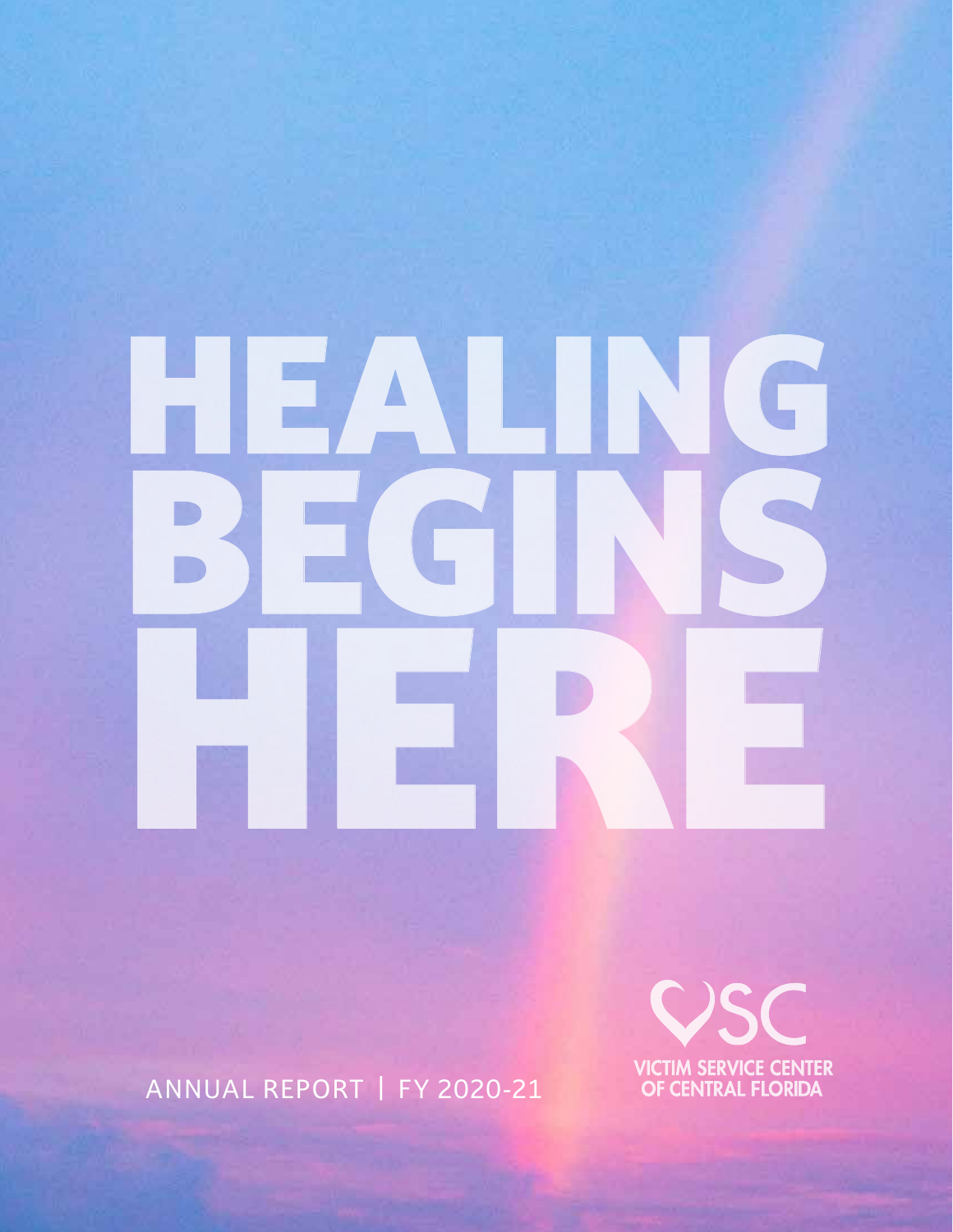#### MISSION

to provide individualized services and resources to victims of sexual assault, violent crime, and traumatic circumstances, through crisis response, advocacy, therapy, and community awareness.

### VISION

To transform victims' lives and prevent violence in our community.

# 2020 -21 BOARD OF DIRECTORS

Sam Azar Amy Bosley Bobbie Brinkerhoff **Vice Chairperson** Derek Bruce Amy DeYoung Major Stephen Garrison Adela Hathaway Allen Johnson Sonia Narvaez Laura Owens Isabella Rodriguez Captain Mariluz Santana Chairperson, Governence 2,552 THERAPY **SESSIONS** 

Craig Swygert

Monique Yeager

Shannon Zijac

# 2020-2021 IMPACT

# 6,275 **CLIENTS HELPED**

84% Sexual Violence 16% Non-Sexual Violence

# **HELPLINE CALLS PER YEAR**

# IN-PERSON



4,270 **CLIENTS SERVED** (BEYOND HELPLINE)

2,005 24/7 HELPLINE CALLS



375 **CRISIS** RESPONSE & FORENSIC EXAMS

288 **OUTREACH** EVENTS







As we entered the FY20-21 Fiscal Year, it was clear that the COVID 19 Pandemic was far from over and our ways of doing business would be fundamentally changed forever. Remote work and virtual client meetings became the new norm while in-person interactions involved mask wearing and sitting six feet away from one another. While these changes were necessary to maintain the health and safety of our staff and clients, they also opened a new world of possibilities and opportunities to reach clients and supporters in ways that we never could have imagined.

This year's annual report highlights how despite the lockdowns and public anxiety over the pandemic, our team of professionals was able to stay true to our mission and continue to find new ways to pursue the goals that were set forth in our strategic plan before anyone even knew what a pandemic was! In the following pages you will see that we increased services on our 24/7 Helpline by 32%, opened two new satellite offices, expanded our group therapy offerings, created several new strategic partnerships, launched a new large scale advertising campaign and reached more individuals with prevention education than ever before in our 23 year history.

As we look toward the future and the post-pandemic new world reality, the VSC continues to adapt and serve as an extraordinary resource in our community thanks to our incredible staff, Board of Directors, grant funders, sponsors, donors, volunteers and community partners who share our passion and mission of helping those that have been impacted by violence, sexual assault and other traumatic circumstances.

Sincerely,

Lui Damiani Executive Director

Lui Damiani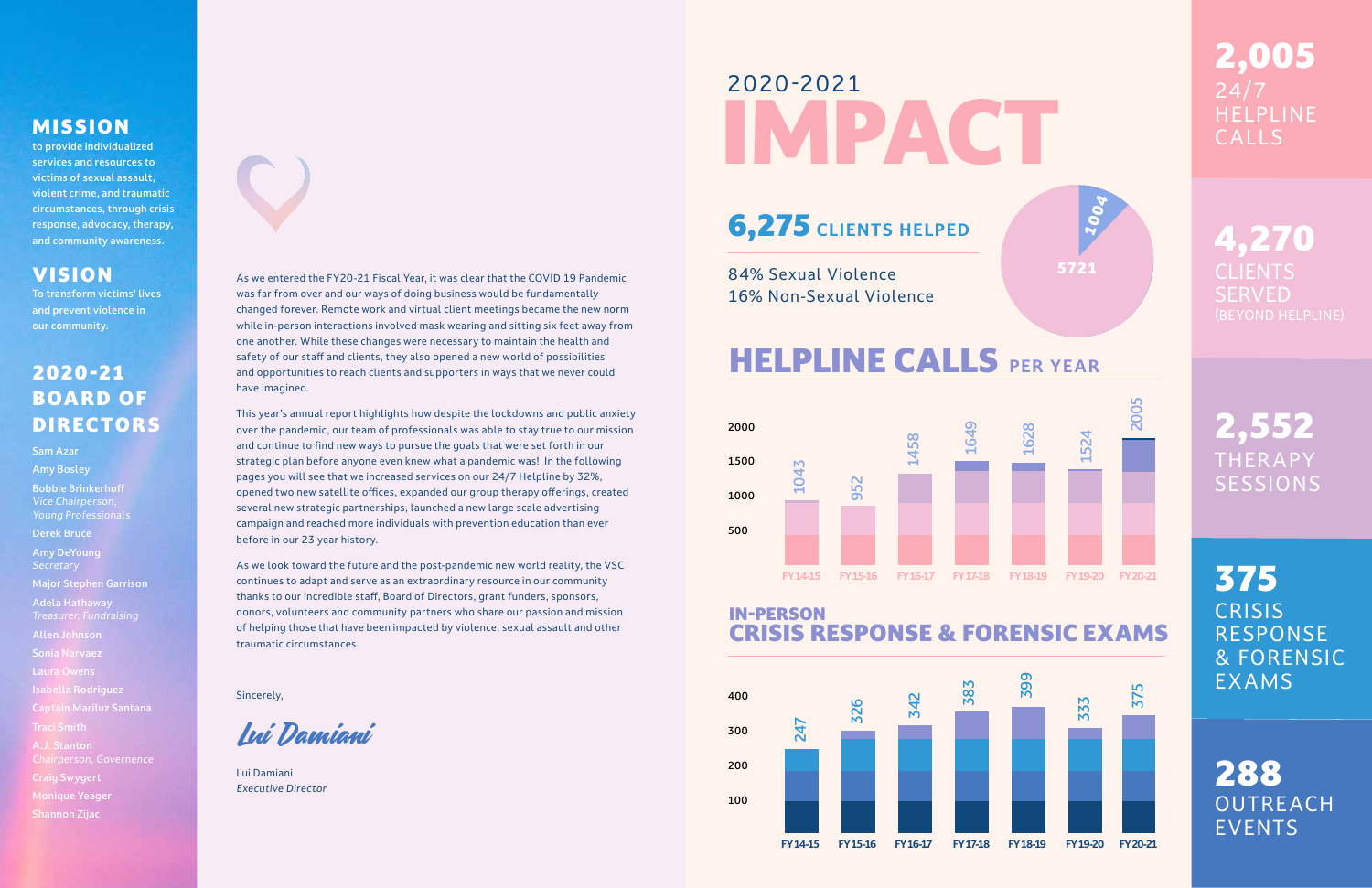# CRISIS COUNSELING & ADVOCACY

VSC continued to be the only Certified Rape Crisis Center serving Orange, Osceola and Seminole Counties and all of our services remained free, confidential and victim-focused. Our Master's Level Crisis Counselor/ Victim Advocates were available around the clock to offer emotional support through our 24/7 Crisis Helpline (407) 500-HEAL. Plus, in an effort to better meet the needs of our clients, we offered in-person, virtual and hybrid options for services. These multiple methods of service delivery provided our clients with greater flexibility, made scheduling more convenient and improved overall client satisfaction.

**2,438** INDIVIDUAL **SESSIONS** 

**LIVES** TOUCHED THROUGH THERAPY

 $\mathbf{C}\mathbf{S}$ **SERVICES OFFERED ADVOCACY**



In an effort to help improve employee morale, reduce staff burnout and bolster retention, we listened to our employees and reallocated our available staff resources to create dedicated weekday evening and weekend overnight positions that greatly reduced the need and frequency for team members to be "on-call". We also received additional grant funding to add a new Victim Relocation Specialist position to handle key administrative tasks freeing up the Crisis Counseling & Advocacy team to focus more on our clients emotional and therapeutic needs following their victimization.

#### TYPES OF VICTIMIZATION

- Adults abused as children
- Sexual assault
- Stalking/harassment
- Physical assault
- Robbery
- Home invasion
- Human trafficking
- Homicide survivors
- Domestic violence
- Secondary victims
- Drunk driving victimization
- Mass shootings
- Other traumatic events

**114** GROUP **SESSIONS** (80% INCREASE)

**29%** HISPANIC

**20%** LGBTQ+

**21%** BLACK COMMUNITY

**12%** DISABLED

**35** AVERAGE CLIENT AGE

My therapist was wonderful and truly helped and impacted me positively in such a short period of time. I made incredible growth and progress in my recovery and am very thankful. " 99

**INFORMATION & REFERRAL**

 $(i)$ 

**VICTIM COMPENSATION SAFETY PLANNING** 



**MEDICAL & FORENSICS**

**24/7 CRISIS HELPLINE THERAPY**



**CRISIS COUNSELING OUTREACH**

 $\mathbb{R}^{(n)}$ 

 $Q^{\bigoplus}$ 

ET



**PREVENTION & EDUCATION**



**COURT ACCOMPANIMENT SEXUAL BATTERY RELOCATION**



**INJUNCTION FOR PROTECTION**



We continued providing free trauma informed therapeutic services for our clients that needed more intensive healing than available through our Crisis Counseling and Advocacy program. For those clients, we worked with them individually to develop treatment plans catered to their specific needs. We also improved our screening process to better identify trauma related treatment challenges (such as substance abuse and eating disorders) in an effort to proactively

help those individuals develop coping mechanisms prior to engaging them in deeper trauma therapy work.

We surveyed our clients and addressed their needs by introducing new group offerings including "Parenting as a Survivor" dedicated to parents with a personal history of childhood sexual abuse so they may support one another while navigating the challenges of parenting as a survivor. We also brought back our "Men's Support Group" to help these clients connect, break stigma and heal.

- Women's sexual trauma
- Men's sexual trauma
- Black/African American female healing
- Rainbow Resilience LGBTQ+ sexual trauma
- Parenting as a survivor
- Spanish language
- THRIVE adult survivor

• RISE adult survivors of childhood

• Dialectical Behavioral Therapy (DBT)

- sexual abuse
- skills
- peer-to-peer
- 

• Finding My Hope open dialogue

• Passion Flower Project gardening & Cognitive Behavioral Therapy (CBT)

# THERAPY

#### SUPPORT AND THERAPY GROUPS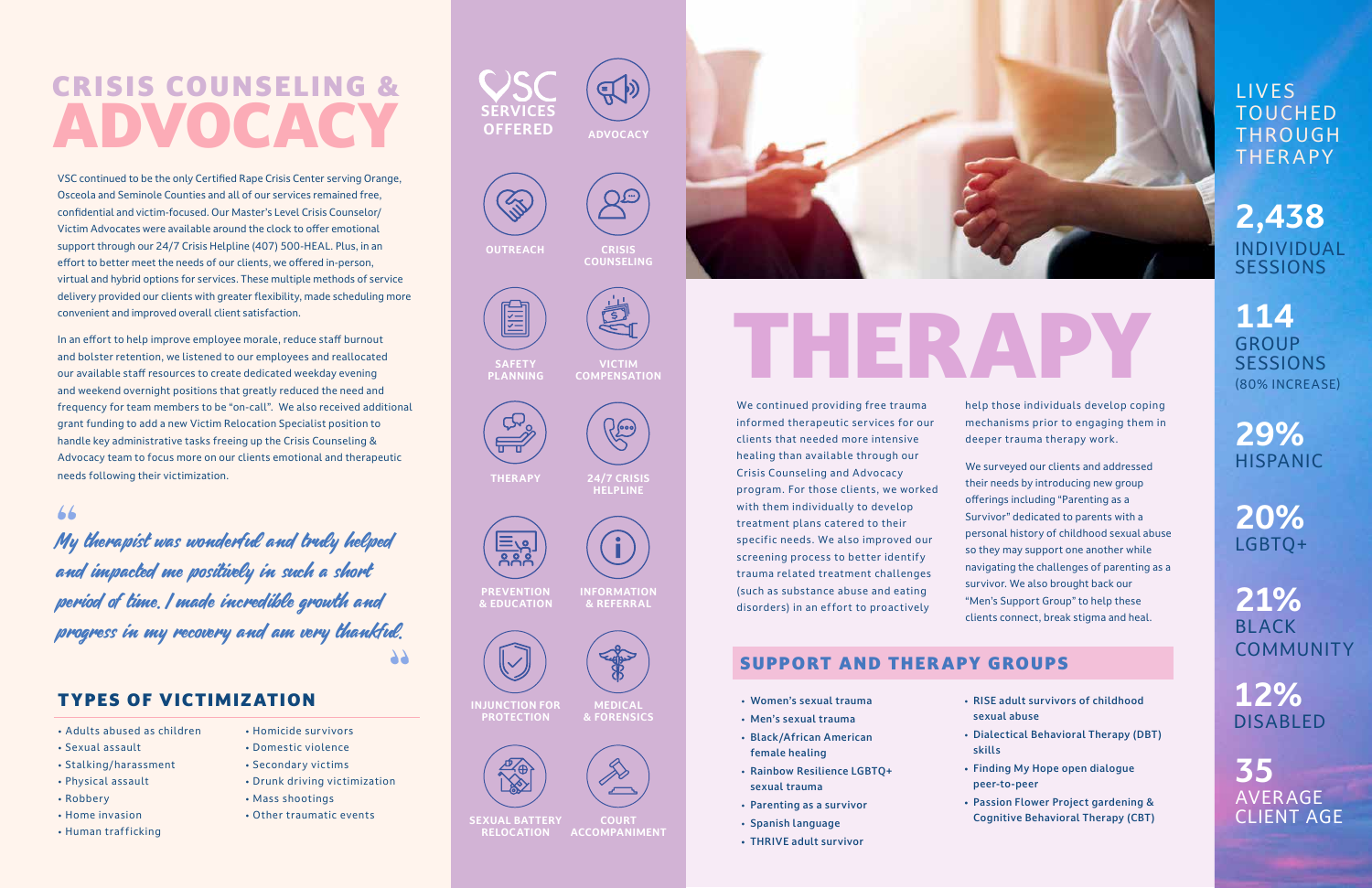As the pandemic dragged on into its second year, the health and safety of our staff, volunteers and clients remained our top priority. We continued focusing our energies on developing and expanding our reach through virtual and other broadcast means. We expanded our audience through the use of social media engaging our followers through Facebook, Instagram, Twitter, TikTok and YouTube. We pursued and were awarded a grant through the Central Florida Foundation to create and present a podcast series during Black History Month about issues facing victims in the Black community and ways to help support Black survivors which ultimately reached 24,993 listeners. Plus, since many summer camps where were limited or virtual, we partnered with Orange County Parks & Recreation

to present our youth Anti-Bullying and Cyber Bullying trainings virtually to all their campers. Additionally, we hosted Zoom virtual panel discussions featuring leaders and subject matter experts on topics including "Healing After Assault" and "Human Trafficking Awareness". We created and presented a new virtual training on protecting ourselves and loved ones from scam victimization specifically catered towards the older adult population. We also utilized Facebook Live to host various live online broadcast events on topics such as "Acts of Love & Kindness" in recognition of the Pulse Nightclub tragedy anniversary that featured local LGBTQ+ nonprofit leaders sharing their available resources, how their organizations were impacted and how they are healing from the trauma.

foundation for VSC's FY19-22 Strategic Plan:

Thank you for all you have done to help me make progress on my path to healing and thriving. I could not have gotten to where I am today without you. What you do is so incredibly important, and you do it exceptionally well. "  $7<sup>5</sup>$  From that point forward, our team members focused their efforts on tasks and activities intended to help realize those goals. Despite the setbacks and challenges presented by the pandemic, our team adapted well and had many significant notable accomplishments this year.



# **CULTIVATING PARTNERSHIPS & ADDING LOCATIONS**

During the spring, VSC was awarded a Federal STOP Grant that allowed us to hire an Outreach & Marketing Specialist focused on cultivating relationships with our local Departments of Health and expanding awareness of our services and within a few short months by the end of the fiscal year we had established a new MOU with the Osceola Department of Health memorializing our formal partnership.

We created a unique three-way collaboration and joined forces with Shepherd's Hope and the West Orange Healthcare District to establish a new West Orange satellite office in the historically Black area of Winter Garden. The newly established location is focused on breaking down some of the most critical barriers that often keep diverse community survivors from seeking help which include fear and mistrust of the legal system, cultural disclosure norms, lack of awareness, transportation and survivor shame/stigma.

- In May of 2019, the VSC Board of Directors crafted the following five key goals that laid the
	-
- **2) Establish & Increase diverse, reliable and sustainable revenue streams**
- **3) Cultivate & deepen mutually-beneficial mission-aligned partnerships**
	-

In Seminole County, we shared our goals of partnership and collaboration which quickly led to an offer to place a satellite office within the Seminole County Department of Health to further expand our services. Better yet, the new fully furnished office space was donated 100% in-kind. To announce the opening of the new office and partnership, we held a press conference that attracted more media coverage and awareness than any other single story about the VSC since we opened our doors 23 years ago.



# OUTREACH & EDUCATION

# STRATEGIC GOALS REALIZED



**1) Improve & expand organizational brand awareness 4) Expand prevention education, direct care services & locations 5) Enhance Board advocacy & involvement KEY**

**GOALS**

**5** 



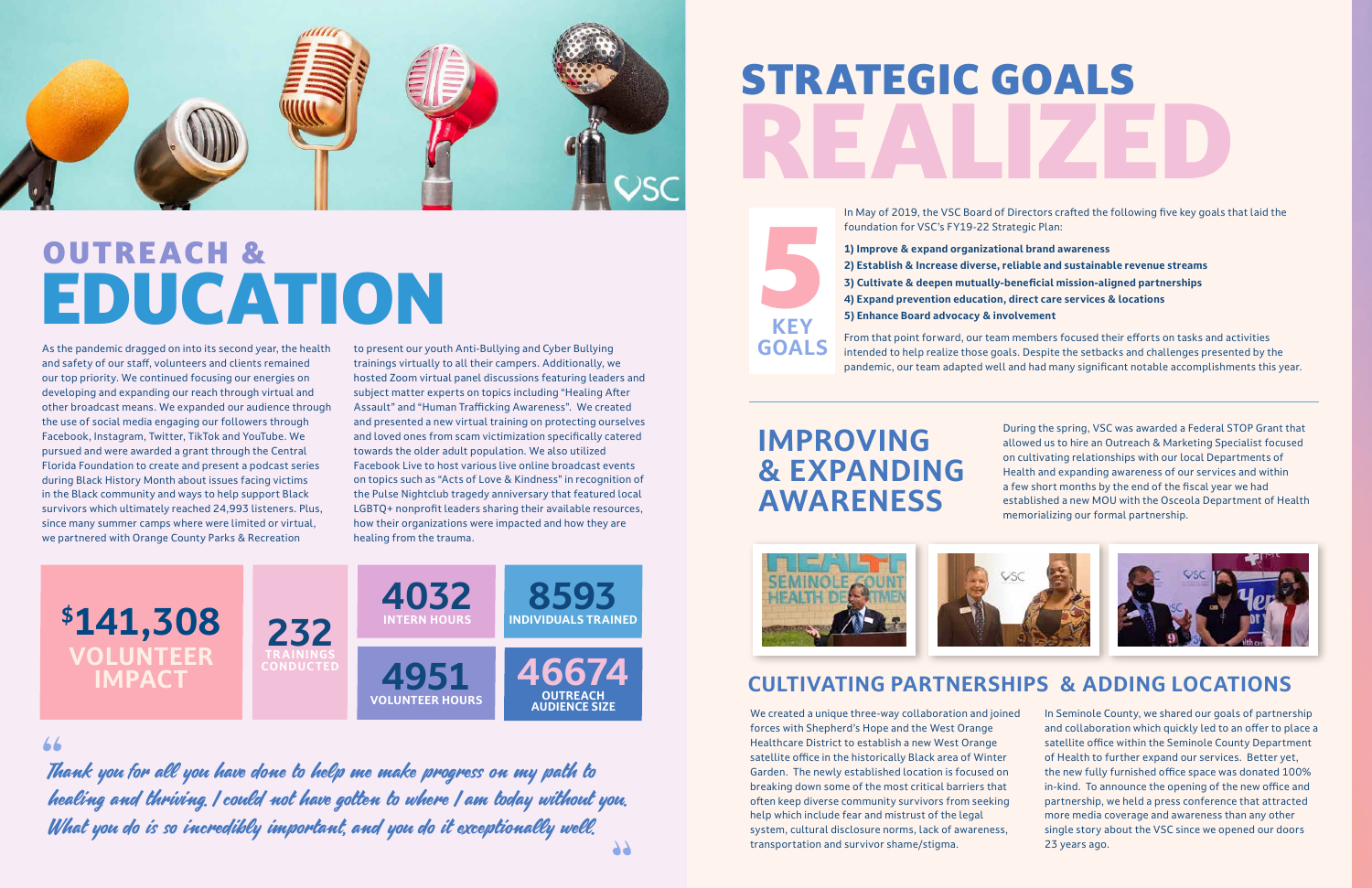As 2020 came to a close and the second wave of the pandemic was circulating, it became clear that once again we would not be able to hold our annual Cheers To Change benefit event in-person in April of 2021 as we had hoped. We had already had to cancel the Cheers event earlier in the year at the last minute when COVID-19 initially rapidly spread across our community. Rather than missing another opportunity to create awareness and engage with our donors, we quickly adjusted our plans and began working on a virtual Cheers event that would be broadcast over air, on every cable TV provider and via livestream on Facebook. We were able to enlist the help of Orange TV to donate their time and resources to produce and broadcast the program



for us. The virtual Cheers event was hosted by popular



television news anchor Ybeth Bruzual and featured guest speakers including both Orange County Mayor Jerry Demings and Orlando Mayor Buddy Dyer. Plus the program featured survivor testimonials, a spoken word poet, actors recreating scenes from the play "Candles in the Dark", acoustical performances from local musicians and an online silent auction. Best of all, the entire virtual event was produced and broadcast at no cost to the VSC but generated over \$60,000 in sponsor and donor revenue.

Each year we survey our employees in an effort to gauge their level of satisfaction and solicit their ideas on how we can build camaraderie and teamwork. That effort led to the creation of a voluntary employee led "Fun Committee" that meets periodically and spearheads various social activities throughout the year. Some of those activities included a parking lot tailgate party to kickoff football season, various potluck luncheons, several virtual coffee breaks, a late afternoon Axe Throwing party and a half day team building retreat at the SAK Comedy Lab.





I was honored to have been presented with the prestigious Don Quijote Hispanic Community Champion Award by the Hispanic Chamber of Commerce & Prospera. Each year since 1998, The Don Quijote Awards recognize the contributions and accomplishments of community leaders and outstanding professionals across Central Florida. Of the six awards that are presented annually, only one, the Hispanic Community Champion, is given to a non-Hispanic individual who has led by example in supporting the progress of the Hispanic community. I was humbled to have even been mentioned for such an honor and I could not be more proud to have been include in this elite fraternity!

# OTHER NOTABLE HIGHLIGHTS



# VIRTUAL CHEERS TO CHANGE EVENT

# TEAMWORK FOCUS

# DON QUIJOTE AWARD



FOCUS ON HEALING

Building upon our strategic goal of improving and expanding VSC's brand awareness, we convened a series of focus groups comprised of community partners, volunteers and clients to solicit their input, feedback and ideas. One of the key takeaways was that VSC should shift the focus of our messaging and brand identity toward the theme of "healing" and away from the word "victim". Armed with that guidance

we obtained the domain HealHere.org and connected it through to our website along with a new easy to remember (407) 500-HEAL telephone number for our 24/7 helpline. We also partnered with clear channel outdoor advertising to develop a new "Healing Begins Here" marketing campaign featured on billboards and busses across the Central Florida region.

 $HEALHERE.ORG<sup>o</sup> <sub>S</sub> <sub>1</sub> <sub>407-500-HEAL</sub>$ 

# HealHere.org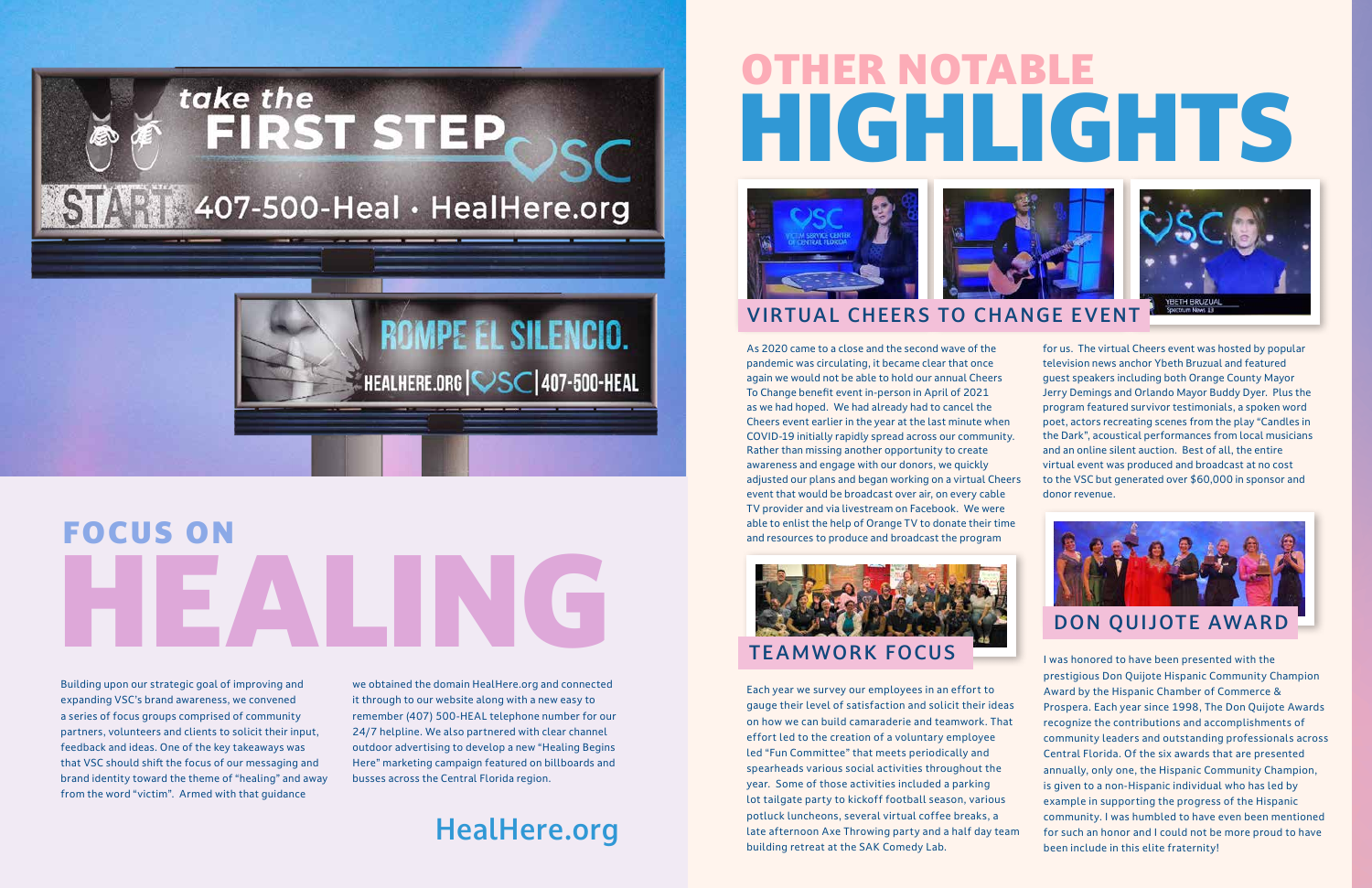Rosa María Abraham Advent Health Krista Ahola Clifford Alphonse Obada Alsalhani Priscilla Aquino Nicole Arft Mellysa Beadle Monique Bennett Bishop Moore High School Maria Blanco Craig Borkon Mike Bosley Amy Bosley Amanda Brannin Mark Bridgeman Vanessa Brundidge Ybeth Bruzual Lisa Buehler Built 4 Speed Tattoo Robert Butcher Alan Byrd Jenni Campbell Anamaria Cardwell Yazmin Castillo Marea Celentano Cynthia Clark Clear Channel Outdoor Barbara Cleary Roland Clee Cogent Bank Montana Coleman Corrine Collier Wendy Connor Daphne Cooper The Honorable Bill Cowles Dana Crawford John Crossman Luigi & Maureen Damiani Lui Damiani Luigi Damiani Johnny Damon Sharon Darin Jessica Davis

Dean Mead Kay Delk Bobby Deverall Deborah & Donna Dewoody Orlando Diaz Anthony DiGiacomo Pamela Dionne Ed Dore Donna Dowless Anthony Drabek Janie Drummond Emmett Egger Christine Elias Desiree Elzey Stacey Fogleman Kim Forepaugh Jeffrey Forrest Susan Fortini Greg Fox Joy Fox Jillian Fragale Kyle Fray Scott Galloway Jaclyn Garcia Vickie Gayle Alexandra Genao Jessica George Richard Gerweck Rhovaan Gifford Susan Godorov Rafael Gomez Martinez Kelisan Gonzalez Justin Graham Brianna Grant Mark Greeley Isabella Guerrero Amelia Guldi Susan Harris Adela Hathaway Susan Hathaway-Blois Jesse Hayman Heart of Florida United Way Alexander Hernandez

Yarilka Hernandez Alexis Hight Robert L. Hill Mark Hillman Paul Hinckley Homelight Inc. Penny Iannotti Wanda Ickes Vanessa Irizarry L Samir Jallad Tracey Jane Purple Jesus Adriana Jimenez John Craig Clothier Allen Johnson Charles Johnson Walter Johnson Raquel Johnson Edward Johnston James Kenney Nkayah Kersey Leon King Rebecca Klouse KPMG U.S. Foundation, Inc. Ashma Kumar Michael Lahair Michelle Langrock Gary Lesser Robert Lipscomb Anne Llewellyn Ignalys Lorenzo Garced Lowndes, Drosdick, Doster, Kantor & Reed, P.A. Christopher Loukensky Colin Melissa Lozano Garth Lurvey Maddi Lynch Macy Magliaro Jose Maldonado Martinez Kyle Mannion Lisa Matarese Michelle Matis Amanda Mccloud

Marie Mckenzie

Reed Messner Emilie Mitchell Sharon Mitchell Kevin Mitchell Betty Mittleman Dwayne Moore Kaye Morningstar Michael Mulhall Sonia Narvaez Scott Newbern Melanie Nguyen Emilio Nieves Mark O'Mara Orange County Sheriff's **Office** Orlando Health Adolfina Ortiz Owens Realty Panera/ Covelli Enterprises, Inc. Teresa Parham Paul Knopf Bigger, PLLC Jane Petrie Jenny Porter Braxton Powell P.R.P. Wine Intl Eamon Quinn Jocelyn Rayas Ralph Reinert Reinert Proctor Family Juanita Reiter Joellen Revell Yael Rivera Danae Rivera-Marasco Laura Rodriguez Alexander Rodriguez Isabella Rodriguez Maria Rolon Amy Roney Joseph Rotella Lisa Rowell Georgianna Saenz Paula Santullo William Sepulveda

Paolo & Bonnie Shea Shuffield Lowman Rachel Sines David Sines Revant Singal Jessica Sirianni Kathleen & Chris Skambis Janet Smith Rachel Stachler AJ Stanton Elizabeth Stanton Randall Suro Kristen Sweat Craig Swygert Erick Tagliafico Target The Blackbaud Giving Fund The Honorable Bill Cowles Jessica Thomas Janice Thompson Robert Thornton David Trinkle Valencia College Foundation Nicole Valentin Jose Vasquez Daniela Vazquez Shelley Warticki Jane Watrel Shannan Webster Wilfred Whatts Angela Williams Deven Williams Winter Park Construction (WPC) Steven Wilson Withum, Smith & Brown WomenCare of Baldwin Park Linda Woods YourCause, LLC Trustee for CIT Bank N.A. John Yuzzolin Brian Zarajczyk

ClearChannel Outdoor Covenant Cleaning Services Lucinda Esenam Kjerulff, MD, FACOG

Maqsud Ahmed, M.D. Pollo Tropical

WithumSmith+Brown, PC

Dept. Of Justice - Office of Violence Against Women Florida Council Against Sexual Violence

City Of Kissimmee City of Orlando City of St. Cloud

Orange County Government Osceola County Government Victims of Crime Act (VOCA) administered by FL Office of the Attorney General

Westgate Resorts Foundation

#### **IN-KIND**

#### **GRANTORS**

## REVENUE

# FINANCIALS

| <b>GRANT INCOME</b>                                     | \$1,841,856 |
|---------------------------------------------------------|-------------|
| <b>IN-KIND CONTRIBUTIONS \$214,249</b>                  |             |
| <b>FUNDRAISING \$82,549</b>                             |             |
| <b>SANE PROGRAM REVENUE \$76,028</b>                    |             |
| <b>DONATIONS &amp; CORPORATE CONTRIBUTIONS \$72,427</b> |             |
| <b>INVESTMENT &amp; OTHER INCOME \$71,965</b>           |             |
| <b>EXPENDITURES</b>                                     |             |
| RAPE CRISIS PROGRAM \$1,226,486                         |             |
| <b>THERAPY &amp; SUPPORT \$310,685</b>                  |             |
| <b>COMMUNITY OUTREACH &amp; PREVENTION \$183,741</b>    |             |

GENERAL & ADMINISTRATIVE \$171,977

VICTIM SERVICES PROGRAMS \$170,958

FUND DEVELOPMENT \$58,761

## **CONTRIBUTIONS**

## **SPECIAL THANKS** 2020-21 **TO OUR DONORS**